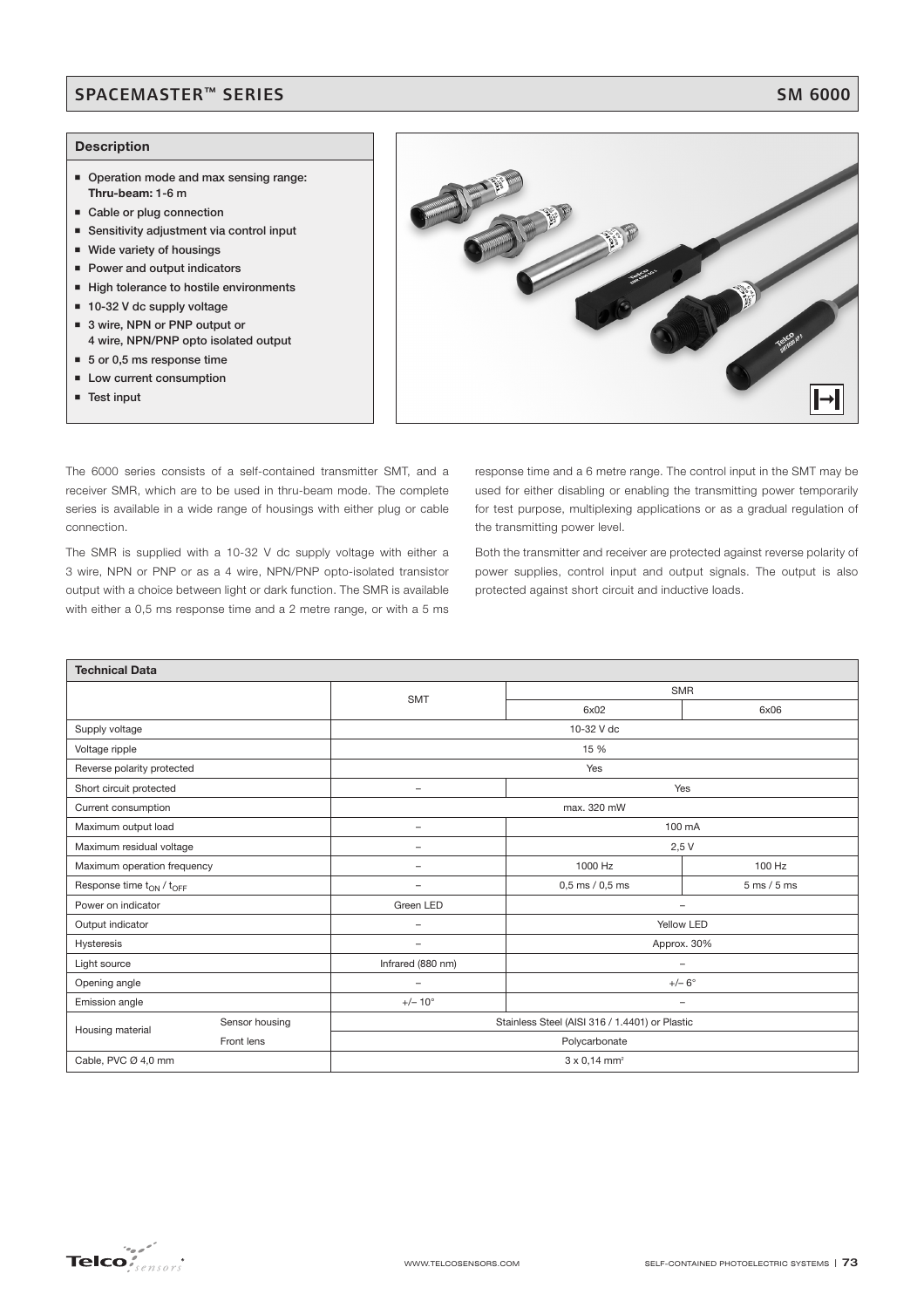# SM 6000<br>SPACEMASTER™ SERIES

| <b>Environmental Data</b>      |                    |            |  |  |  |  |  |
|--------------------------------|--------------------|------------|--|--|--|--|--|
|                                | <b>SMT</b>         | <b>SMR</b> |  |  |  |  |  |
| Vibration                      | 10-55 Hz, 0,5 mm   |            |  |  |  |  |  |
| Shock                          | 30 <sub>g</sub>    |            |  |  |  |  |  |
| Light immunity, @ 5° incidence | $> 50000$ lux<br>- |            |  |  |  |  |  |
| Temperature, operation         | $-20$ to $+60$ °C  |            |  |  |  |  |  |
| Temperature, storage           | $-40$ to $+80$ °C  |            |  |  |  |  |  |
| Sealing class                  | IP 67              |            |  |  |  |  |  |
| Approvals                      |                    | Œ          |  |  |  |  |  |

|             | <b>Available Types</b> |            |                                                           |                                                                                |                      |                            |                          |                          |                          |                |  |
|-------------|------------------------|------------|-----------------------------------------------------------|--------------------------------------------------------------------------------|----------------------|----------------------------|--------------------------|--------------------------|--------------------------|----------------|--|
|             | Type                   | Control    | Output                                                    | Connection                                                                     |                      | 5 m cable                  | 3 pin, M8 plug           | 4 pin, M8 plug           | 4 pin, M12 plug          |                |  |
|             |                        | Feature    |                                                           | <b>Housing Material</b>                                                        | <b>Housing Type</b>  |                            |                          | Order Reference          |                          | Range          |  |
| Transmitter |                        |            |                                                           | Polycarbonate                                                                  | Ø10                  | <b>SMT 6000 AP 5</b>       | <b>SMT 6000 AP T3</b>    | ÷                        | $\overline{a}$           |                |  |
|             |                        | Adjustable |                                                           |                                                                                | M12 x 1              | <b>SMT 6000 TP 5</b>       | <b>SMT 6000 TP T3</b>    |                          |                          |                |  |
|             | 6000                   | range and  |                                                           |                                                                                | Ø10                  | <b>SMT 6000 AS 5</b>       | <b>SMT 6000 AS T3</b>    | <b>SMT 6000 AS T4</b>    |                          | $1-6m$         |  |
|             |                        | test input |                                                           | <b>Stainless Steel</b>                                                         | M12 x 1              | <b>SMT 6000 TS 5</b>       | <b>SMT 6000 TS T3</b>    | <b>SMT 6000 TS T4</b>    | <b>SMT 6000 TS J</b>     |                |  |
|             |                        |            |                                                           | Polyester                                                                      | $\Box$ 9,5 x 11,5    | SMT 6000 SG 51             | <b>SMT 6000 SG T3</b>    | -                        | $\qquad \qquad -$        |                |  |
|             |                        |            |                                                           | Ø10                                                                            | <b>SMR 6006 AP 5</b> | <b>SMR 6006 AP T3</b>      | $\overline{\phantom{0}}$ | $\qquad \qquad -$        |                          |                |  |
|             |                        |            |                                                           | Polycarbonate                                                                  | M12 x 1              | SMR 6006 TP 5              | SMR 6006 TP T3           | $\overline{\phantom{0}}$ | $\overline{\phantom{0}}$ |                |  |
|             | 6006                   |            | <b>NPN</b>                                                |                                                                                | Ø10                  | <b>SMR 6006 AS 5</b>       | <b>SMR 6006 AS T3</b>    | $\qquad \qquad -$        | -                        |                |  |
|             |                        |            | LO (NC)                                                   | <b>Stainless Steel</b>                                                         | M12 x 1              | <b>SMR 6006 TS 5</b>       | <b>SMR 6006 TS T3</b>    | -                        | <b>SMR 6006 TS J</b>     |                |  |
|             |                        |            |                                                           | Polyester                                                                      | $\Box$ 9,5 x 11,5    | SMR 6006 SG 5              | <b>SMR 6006 SG T3</b>    | $\overline{\phantom{a}}$ | -                        |                |  |
|             |                        |            |                                                           |                                                                                | Ø10                  | SMR 6106 AP 5              | SMR 6106 AP T3           | $\overline{\phantom{0}}$ | $\overline{\phantom{0}}$ |                |  |
|             |                        |            |                                                           | Polycarbonate                                                                  | M12 x 1              | <b>SMR 6106 TP 5</b>       | SMR 6106 TP T3           | $\qquad \qquad -$        | $\qquad \qquad -$        |                |  |
|             | 6106                   | <b>NPN</b> |                                                           | Ø10                                                                            | <b>SMR 6106 AS 5</b> | <b>SMR 6106 AS T3</b>      | $\overline{\phantom{0}}$ | $\overline{\phantom{0}}$ |                          |                |  |
|             |                        |            | DO (NO)<br><b>PNP</b><br>LO (NC)<br><b>PNP</b><br>DO (NO) | <b>Stainless Steel</b>                                                         | M12 x 1              | <b>SMR 6106 TS 5</b>       | <b>SMR 6106 TS T3</b>    | $\overline{\phantom{0}}$ | <b>SMR 6106 TS J</b>     |                |  |
|             |                        |            |                                                           | Polyester                                                                      | $\Box$ 9.5 x 11.5    | SMR 6106 SG 51             | <b>SMR 6106 SG T3</b>    | -                        | -                        |                |  |
|             |                        |            |                                                           |                                                                                | Ø10                  | SMR 6206 AP 5              | <b>SMR 6206 AP T3</b>    | -                        | $\qquad \qquad -$        | 6 m            |  |
|             |                        |            |                                                           | Polycarbonate                                                                  | M <sub>12</sub> x 1  | SMR 6206 TP 5              | SMR 6206 TP T3           | -                        | $\overline{\phantom{0}}$ |                |  |
|             | 6206                   |            |                                                           | <b>Stainless Steel</b>                                                         | Ø10                  | <b>SMR 6206 AS 5</b>       | <b>SMR 6206 AS T3</b>    | $\overline{\phantom{0}}$ |                          |                |  |
| Receiver    |                        |            |                                                           |                                                                                | M12 x 1              | SMR 6206 TS 5              | SMR 6206 TS T3           | $\overline{\phantom{0}}$ | <b>SMR 6206 TS J</b>     |                |  |
|             |                        |            |                                                           | Polyester                                                                      | $\Box$ 9,5 x 11,5    | SMR 6206 SG 5 <sup>1</sup> | SMR 6206 SG T3           |                          | $\qquad \qquad -$        |                |  |
|             |                        |            |                                                           | Polycarbonate                                                                  | Ø10                  | SMR 6306 AP 5              | <b>SMR 6306 AP T3</b>    | $\overline{\phantom{0}}$ | $\overline{a}$           |                |  |
|             |                        |            |                                                           |                                                                                | M12 x 1              | SMR 6306 TP 5              | SMR 6306 TP T3           | -                        | $\qquad \qquad -$        |                |  |
|             | 6306                   |            |                                                           | <b>Stainless Steel</b>                                                         | Ø10                  | SMR 6306 AS 5              | <b>SMR 6306 AS T3</b>    | -                        | -                        |                |  |
|             |                        |            |                                                           |                                                                                | M12 x 1              | SMR 6306 TS 5              | <b>SMR 6306 TS T3</b>    | -                        | <b>SMR 6306 TS J</b>     |                |  |
|             |                        |            |                                                           | Polyester                                                                      | $\Box$ 9,5 x 11,5    | SMR 6306 SG 51             | <b>SMR 6306 SG T3</b>    | $\qquad \qquad -$        | $\qquad \qquad -$        |                |  |
|             | 6406                   |            | NPN/PNP                                                   |                                                                                | Ø10                  | $\overline{a}$             | $\overline{\phantom{0}}$ | SMR 6406 AS T4           | ۳                        |                |  |
|             |                        |            | DO (NO)                                                   | <b>Stainless Steel</b>                                                         | M12 x 1              | -                          | $\overline{\phantom{0}}$ | SMR 6406 TS T4           | <b>SMR 6406 TS J</b>     |                |  |
|             | 6506                   |            | NPN/PNP                                                   |                                                                                |                      |                            | Ø10                      | $\overline{a}$           |                          | SMR 6506 AS T4 |  |
|             |                        |            | LO (NC)                                                   |                                                                                | M12 x 1              | $\overline{a}$             | $\overline{a}$           | SMR 6506 TS T4           | <b>SMR 6506 TS J</b>     |                |  |
|             |                        |            |                                                           | Note: Sensors marked 1 do not have power on or output indicators incorporated. |                      |                            |                          |                          |                          |                |  |
|             |                        |            | 74   SELF-CONTAINED PHOTOELECTRIC SYSTEMS                 |                                                                                |                      | WWW.TELCOSENSORS.COM       |                          |                          |                          | <b>Telco</b>   |  |

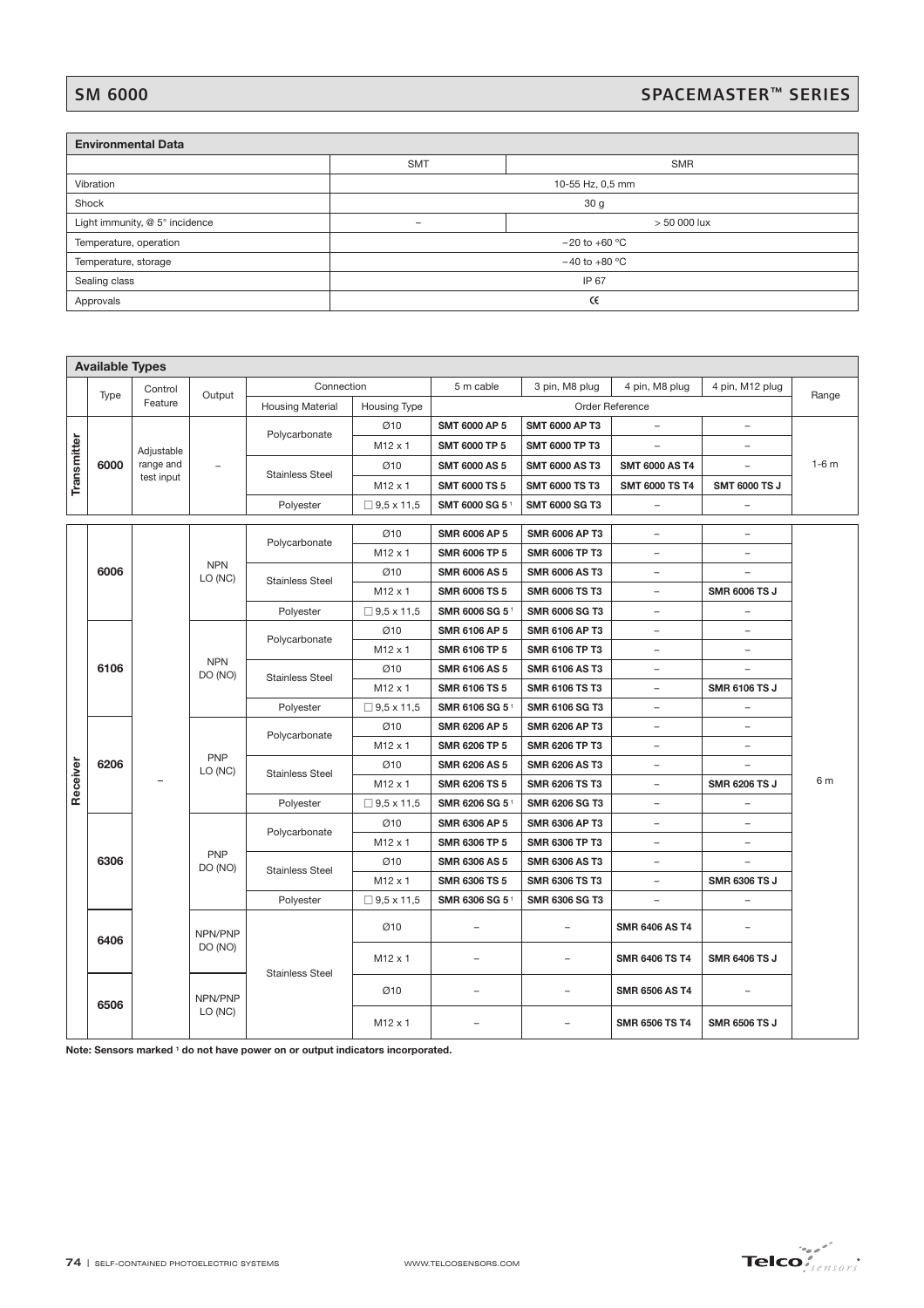# SPACEMASTER™ SERIES

|          | <b>Available Types</b> |         |                                         |                                         |                   |                          |                          |                          |                          |                |  |  |  |  |  |         |  |  |                |                          |  |                       |                      |  |
|----------|------------------------|---------|-----------------------------------------|-----------------------------------------|-------------------|--------------------------|--------------------------|--------------------------|--------------------------|----------------|--|--|--|--|--|---------|--|--|----------------|--------------------------|--|-----------------------|----------------------|--|
|          | Type                   | Control | Output                                  | Connection                              |                   | 5m cable                 | 3 pin, M8 plug           | 4 pin, M8 plug           | 4 pin, M12 plug          | Range          |  |  |  |  |  |         |  |  |                |                          |  |                       |                      |  |
|          |                        | Feature |                                         | <b>Housing Material</b>                 | Housing Type      |                          |                          | Order Reference          |                          |                |  |  |  |  |  |         |  |  |                |                          |  |                       |                      |  |
|          | 6002                   |         |                                         | Polycarbonate                           | Ø10               | <b>SMR 6002 AP 5</b>     | <b>SMR 6002 AP T3</b>    | $\overline{\phantom{0}}$ | $\overline{\phantom{0}}$ |                |  |  |  |  |  |         |  |  |                |                          |  |                       |                      |  |
|          |                        |         | <b>NPN</b><br>LO (NC)                   |                                         | $M12 \times 1$    | SMR 6002 TP 5            | <b>SMR 6002 TP T3</b>    | $\overline{\phantom{0}}$ | $\overline{\phantom{a}}$ |                |  |  |  |  |  |         |  |  |                |                          |  |                       |                      |  |
|          |                        |         |                                         | <b>Stainless Steel</b>                  | Ø10               | <b>SMR 6002 AS 5</b>     | <b>SMR 6002 AS T3</b>    | $\overline{\phantom{a}}$ |                          |                |  |  |  |  |  |         |  |  |                |                          |  |                       |                      |  |
|          |                        |         |                                         |                                         | M12 x 1           | <b>SMR 6002 TS 5</b>     | <b>SMR 6002 TS T3</b>    | $\overline{\phantom{a}}$ | <b>SMR 6002 TS J</b>     |                |  |  |  |  |  |         |  |  |                |                          |  |                       |                      |  |
|          |                        |         |                                         | Polyester                               | $\Box$ 9,5 x 11,5 | SMR 6002 SG 51           | <b>SMR 6002 SG T3</b>    | $\overline{\phantom{0}}$ | $\overline{\phantom{0}}$ |                |  |  |  |  |  |         |  |  |                |                          |  |                       |                      |  |
|          |                        |         |                                         | Polycarbonate                           | Ø10               | <b>SMR 6102 AP 5</b>     | <b>SMR 6102 AP T3</b>    | $\overline{\phantom{a}}$ | $\overline{\phantom{a}}$ |                |  |  |  |  |  |         |  |  |                |                          |  |                       |                      |  |
|          |                        |         | <b>NPN</b>                              |                                         | $M12 \times 1$    | SMR 6102 TP 5            | <b>SMR 6102 TP T3</b>    |                          | $\overline{\phantom{0}}$ |                |  |  |  |  |  |         |  |  |                |                          |  |                       |                      |  |
|          | 6102                   |         | DO (NO)                                 | <b>Stainless Steel</b>                  | Ø10               | <b>SMR 6102 AS 5</b>     | <b>SMR 6102 AS T3</b>    | $\overline{\phantom{a}}$ | $\overline{\phantom{0}}$ |                |  |  |  |  |  |         |  |  |                |                          |  |                       |                      |  |
|          |                        |         |                                         |                                         | M12 x 1           | <b>SMR 6102 TS 5</b>     | <b>SMR 6102 TS T3</b>    | $\overline{\phantom{a}}$ | <b>SMR 6102 TS J</b>     |                |  |  |  |  |  |         |  |  |                |                          |  |                       |                      |  |
|          |                        |         |                                         | Polyester                               | $\Box$ 9,5 x 11,5 | SMR 6102 SG 51           | SMR 6102 SG T3           | $\overline{\phantom{0}}$ | $\overline{\phantom{a}}$ | 2 <sub>m</sub> |  |  |  |  |  |         |  |  |                |                          |  |                       |                      |  |
|          |                        |         | PNP<br>LO (NC)<br><b>PNP</b><br>DO (NO) | Polycarbonate<br><b>Stainless Steel</b> | Ø10               | <b>SMR 6202 AP 5</b>     | <b>SMR 6202 AP T3</b>    | $\overline{\phantom{a}}$ | $\overline{\phantom{a}}$ |                |  |  |  |  |  |         |  |  |                |                          |  |                       |                      |  |
|          |                        |         |                                         |                                         | $M12 \times 1$    | SMR 6202 TP 5            | <b>SMR 6202 TP T3</b>    | $\overline{\phantom{a}}$ | $\overline{\phantom{0}}$ |                |  |  |  |  |  |         |  |  |                |                          |  |                       |                      |  |
| Receiver | 6202                   |         |                                         |                                         | Ø10               | SMR 6202 AS 5            | <b>SMR 6202 AS T3</b>    | $\overline{\phantom{0}}$ | $\overline{\phantom{0}}$ |                |  |  |  |  |  |         |  |  |                |                          |  |                       |                      |  |
|          |                        |         |                                         |                                         | $M12 \times 1$    | <b>SMR 6202 TS 5</b>     | <b>SMR 6202 TS T3</b>    | $\overline{\phantom{a}}$ | <b>SMR 6202 TS J</b>     |                |  |  |  |  |  |         |  |  |                |                          |  |                       |                      |  |
|          |                        |         |                                         | Polyester                               | $\Box$ 9,5 x 11,5 | SMR 6202 SG 51           | <b>SMR 6202 SG T3</b>    | $\overline{\phantom{a}}$ | $\overline{\phantom{a}}$ |                |  |  |  |  |  |         |  |  |                |                          |  |                       |                      |  |
|          |                        |         |                                         | Polycarbonate                           | Ø10               | SMR 6302 AP 5            | <b>SMR 6302 AP T3</b>    | $\overline{\phantom{a}}$ | $\overline{\phantom{a}}$ |                |  |  |  |  |  |         |  |  |                |                          |  |                       |                      |  |
|          |                        |         |                                         |                                         | $M12 \times 1$    | SMR 6302 TP 5            | SMR 6302 TP T3           | $\overline{\phantom{a}}$ | $\overline{\phantom{a}}$ |                |  |  |  |  |  |         |  |  |                |                          |  |                       |                      |  |
|          | 6302                   |         |                                         | <b>Stainless Steel</b>                  | Ø10               | <b>SMR 6302 AS 5</b>     | <b>SMR 6302 AS T3</b>    | $\overline{\phantom{a}}$ |                          |                |  |  |  |  |  |         |  |  |                |                          |  |                       |                      |  |
|          |                        |         |                                         |                                         | $M12 \times 1$    | <b>SMR 6302 TS 5</b>     | <b>SMR 6302 TS T3</b>    | $\overline{\phantom{a}}$ | SMR 6302 TS J            |                |  |  |  |  |  |         |  |  |                |                          |  |                       |                      |  |
|          |                        |         |                                         | Polyester                               | $\Box$ 9,5 x 11,5 | SMR 6302 SG 51           | SMR 6302 SG T3           |                          | $\overline{\phantom{0}}$ |                |  |  |  |  |  |         |  |  |                |                          |  |                       |                      |  |
|          | 6402                   |         | NPN/PNP<br>DO (NO)                      | <b>Stainless Steel</b>                  | Ø10               | $\overline{\phantom{a}}$ | $\overline{\phantom{m}}$ | SMR 6402 AS T4           |                          |                |  |  |  |  |  |         |  |  |                |                          |  |                       |                      |  |
|          |                        |         |                                         |                                         | $M12 \times 1$    | $\overline{\phantom{0}}$ | $\overline{\phantom{0}}$ | <b>SMR 6402 TS T4</b>    | <b>SMR 6402 TS J</b>     |                |  |  |  |  |  |         |  |  |                |                          |  |                       |                      |  |
|          | 6502                   |         | NPN/PNP                                 |                                         | Ø10               | $\overline{\phantom{0}}$ | $\overline{\phantom{0}}$ | <b>SMR 6502 AS T4</b>    |                          |                |  |  |  |  |  |         |  |  |                |                          |  |                       |                      |  |
|          |                        |         |                                         |                                         |                   |                          |                          |                          |                          |                |  |  |  |  |  | LO (NC) |  |  | $M12 \times 1$ | $\overline{\phantom{a}}$ |  | <b>SMR 6502 TS T4</b> | <b>SMR 6502 TS J</b> |  |

**Note: Sensors marked 1 do not have power on or output indicators incorporated.**

| <b>Connections</b> |              |                 |                  |  |  |  |
|--------------------|--------------|-----------------|------------------|--|--|--|
|                    | Cable        | M8 Plug / Cable | M12 Plug / Cable |  |  |  |
| Supply +           | Brown        | Pin 1 / Brown   | Pin 1 / Brown    |  |  |  |
| $Supply -$         | Blue         | Pin 3 / Blue    | Pin 3 / Blue     |  |  |  |
| SMT control input  | <b>Black</b> | Pin 4 / Black   | Pin 4 / Black    |  |  |  |
| SMR output         | <b>Black</b> | Pin 4 / Black   | Pin 4 / Black    |  |  |  |
| SMR output         | White        | Pin 2 / White   | Pin 2 / White    |  |  |  |
|                    |              |                 |                  |  |  |  |
|                    |              |                 |                  |  |  |  |
| 3 pin, M8          | 4 pin, M8    |                 | 4 pin, M12       |  |  |  |







(Male)

**4 3** Black Brown Blue

White



 $\begin{bmatrix} 1 \\ 2 \\ 3 \end{bmatrix}$ 



Cable Plug (Female)

Brown

White Blue

Black



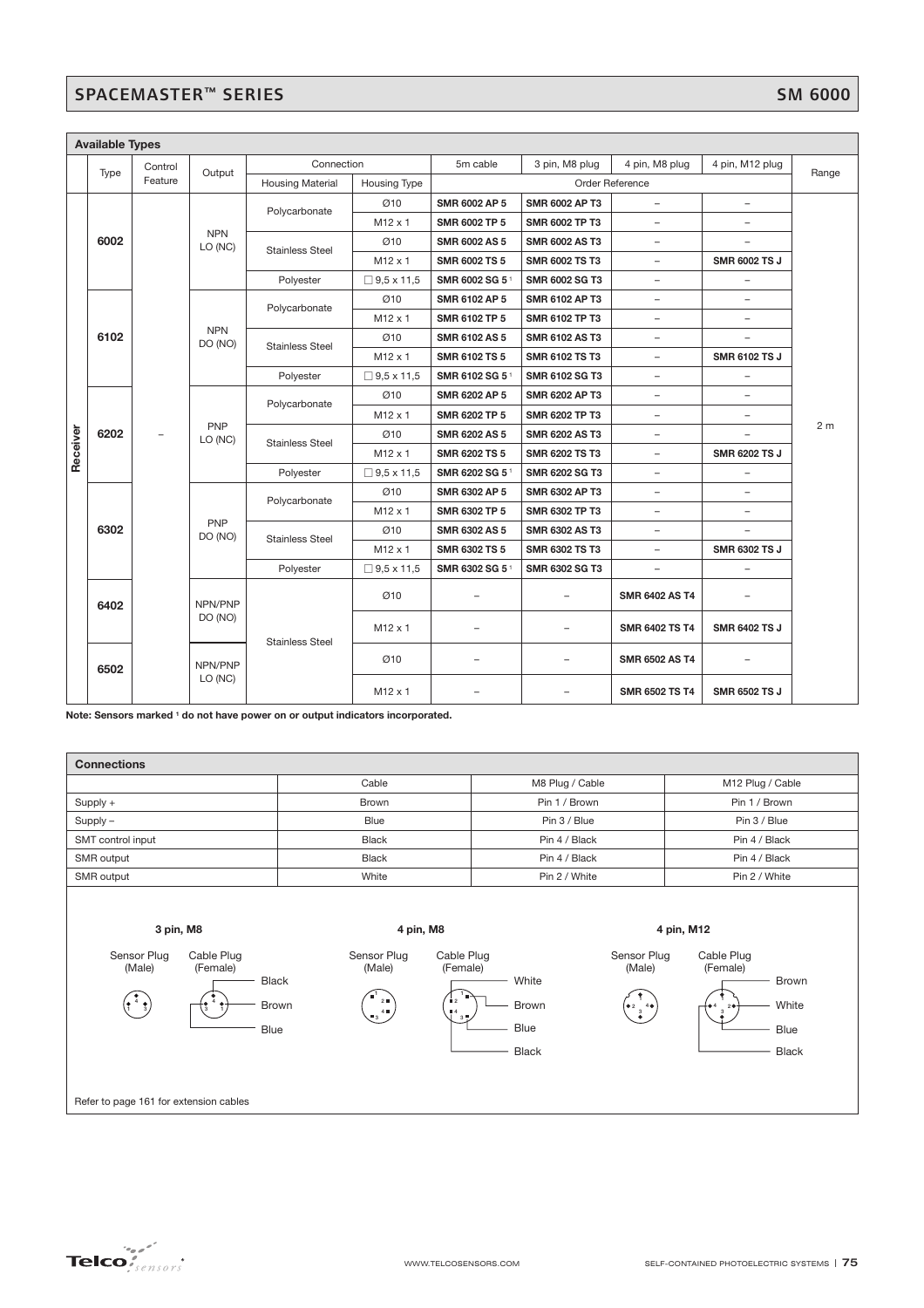